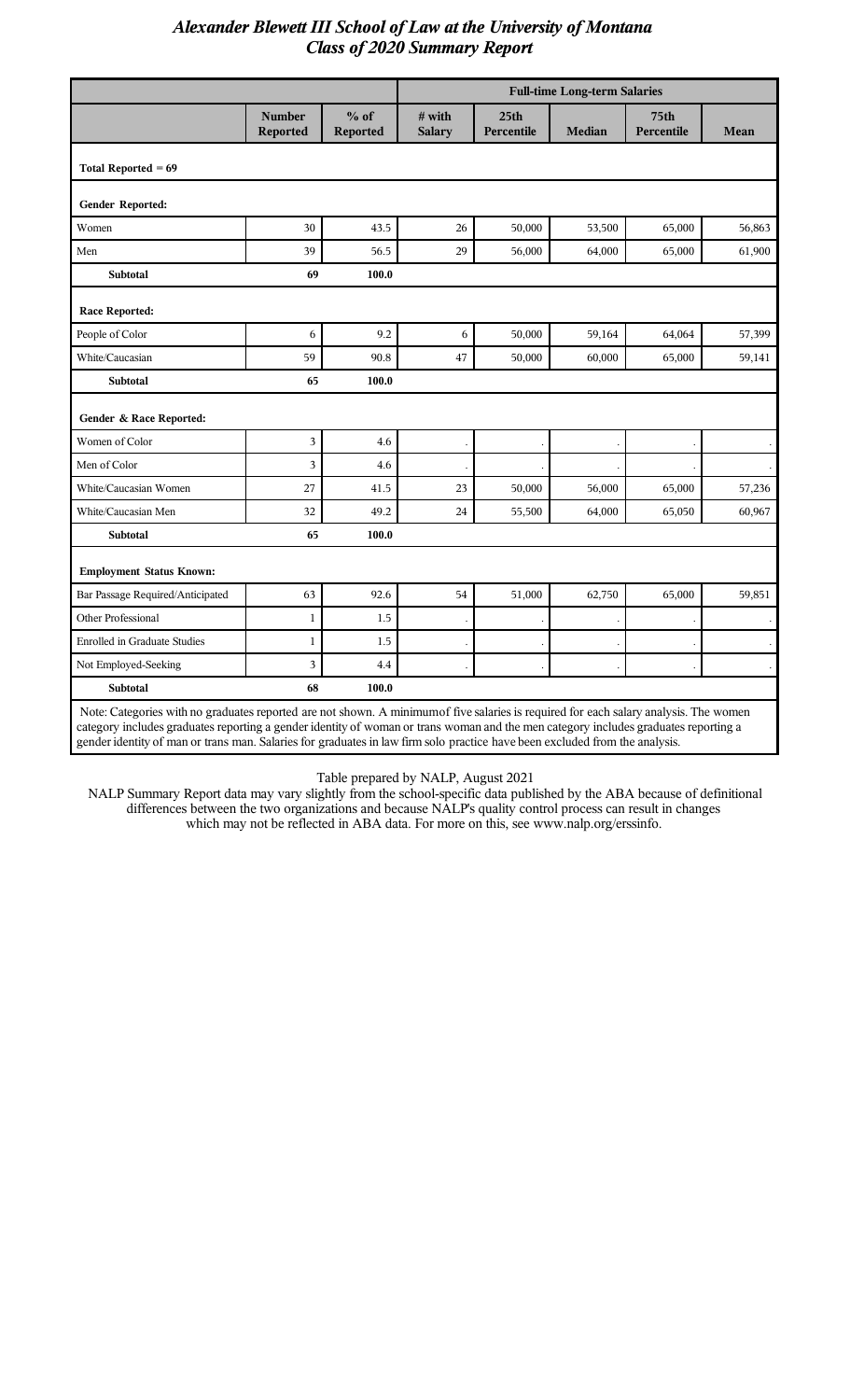|                                                                                                                                                                                                                                                                                                                                                                                                                       |                                  |                           | <b>Full-time Long-term Salaries</b> |                                |               |                                |        |
|-----------------------------------------------------------------------------------------------------------------------------------------------------------------------------------------------------------------------------------------------------------------------------------------------------------------------------------------------------------------------------------------------------------------------|----------------------------------|---------------------------|-------------------------------------|--------------------------------|---------------|--------------------------------|--------|
|                                                                                                                                                                                                                                                                                                                                                                                                                       | <b>Number</b><br><b>Reported</b> | $%$ of<br><b>Reported</b> | # with<br><b>Salary</b>             | 25 <sub>th</sub><br>Percentile | <b>Median</b> | 75 <sub>th</sub><br>Percentile | Mean   |
| Total Employed or Enrolled in Graduate Studies:                                                                                                                                                                                                                                                                                                                                                                       |                                  |                           |                                     |                                |               |                                |        |
| Enrolled in Graduate Studies                                                                                                                                                                                                                                                                                                                                                                                          | 1                                | 1.5                       |                                     |                                |               |                                |        |
| Employed                                                                                                                                                                                                                                                                                                                                                                                                              | 64                               | 94.1                      | 55                                  | 50,000                         | 62,500        | 65,000                         | 59,519 |
| <b>Subtotal</b>                                                                                                                                                                                                                                                                                                                                                                                                       | 65                               | 95.6                      |                                     |                                |               |                                |        |
| <b>Employment by Sector:</b>                                                                                                                                                                                                                                                                                                                                                                                          |                                  |                           |                                     |                                |               |                                |        |
| <b>Private Sector</b>                                                                                                                                                                                                                                                                                                                                                                                                 | 28                               | 43.8                      | 23                                  | 58,000                         | 65,000        | 67,500                         | 63,222 |
| Public Sector                                                                                                                                                                                                                                                                                                                                                                                                         | 36                               | 56.3                      | 32                                  | 50,000                         | 53,414        | 64,029                         | 56,857 |
| <b>Subtotal</b>                                                                                                                                                                                                                                                                                                                                                                                                       | 64                               | 100.0                     |                                     |                                |               |                                |        |
| Full-time or Part-time Job Status:                                                                                                                                                                                                                                                                                                                                                                                    |                                  |                           |                                     |                                |               |                                |        |
| Bar Passage Required/Anticipated:<br>Full-time                                                                                                                                                                                                                                                                                                                                                                        | 60                               | 93.8                      | 54                                  | 51,000                         | 62,750        | 65,000                         | 59,851 |
| Bar Passage Required/Anticipated:<br>Part-time                                                                                                                                                                                                                                                                                                                                                                        | 3                                | 4.7                       |                                     |                                |               |                                |        |
| Other Professional: Full-time                                                                                                                                                                                                                                                                                                                                                                                         | $\mathbf{1}$                     | 1.6                       |                                     |                                |               |                                |        |
| <b>Subtotal</b>                                                                                                                                                                                                                                                                                                                                                                                                       | 64                               | 100.0                     |                                     |                                |               |                                |        |
| <b>Employment Categories:</b>                                                                                                                                                                                                                                                                                                                                                                                         |                                  |                           |                                     |                                |               |                                |        |
| <b>Business</b>                                                                                                                                                                                                                                                                                                                                                                                                       | $\overline{4}$                   | 6.3                       |                                     |                                |               |                                |        |
| Judicial Clerk                                                                                                                                                                                                                                                                                                                                                                                                        | 21                               | 32.8                      | 18                                  | 47,500                         | 50,500        | 64,000                         | 52,722 |
| <b>Private Practice</b>                                                                                                                                                                                                                                                                                                                                                                                               | 24                               | 37.5                      | 19                                  | 58,000                         | 65,000        | 67,500                         | 63,605 |
| Government                                                                                                                                                                                                                                                                                                                                                                                                            | 5                                | 7.8                       | 5                                   | 56,000                         | 69,326        | 71,000                         | 67,431 |
| Public Interest                                                                                                                                                                                                                                                                                                                                                                                                       | 10                               | 15.6                      | 9                                   | 50,000                         | 63,000        | 64,064                         | 59,253 |
| <b>Subtotal</b>                                                                                                                                                                                                                                                                                                                                                                                                       | 64                               | 100.0                     |                                     |                                |               |                                |        |
| Note: Categories with no graduates reported are not shown. A minimumof five salaries is required for each salary analysis. Private sector<br>includes jobs in law firms and business. All other jobs are considered public sector. Employment by sector does not include graduates for<br>whom employer type was not reported. Salaries for graduates in law firm solo practice have been excluded from the analysis. |                                  |                           |                                     |                                |               |                                |        |

Table prepared by NALP, August 2021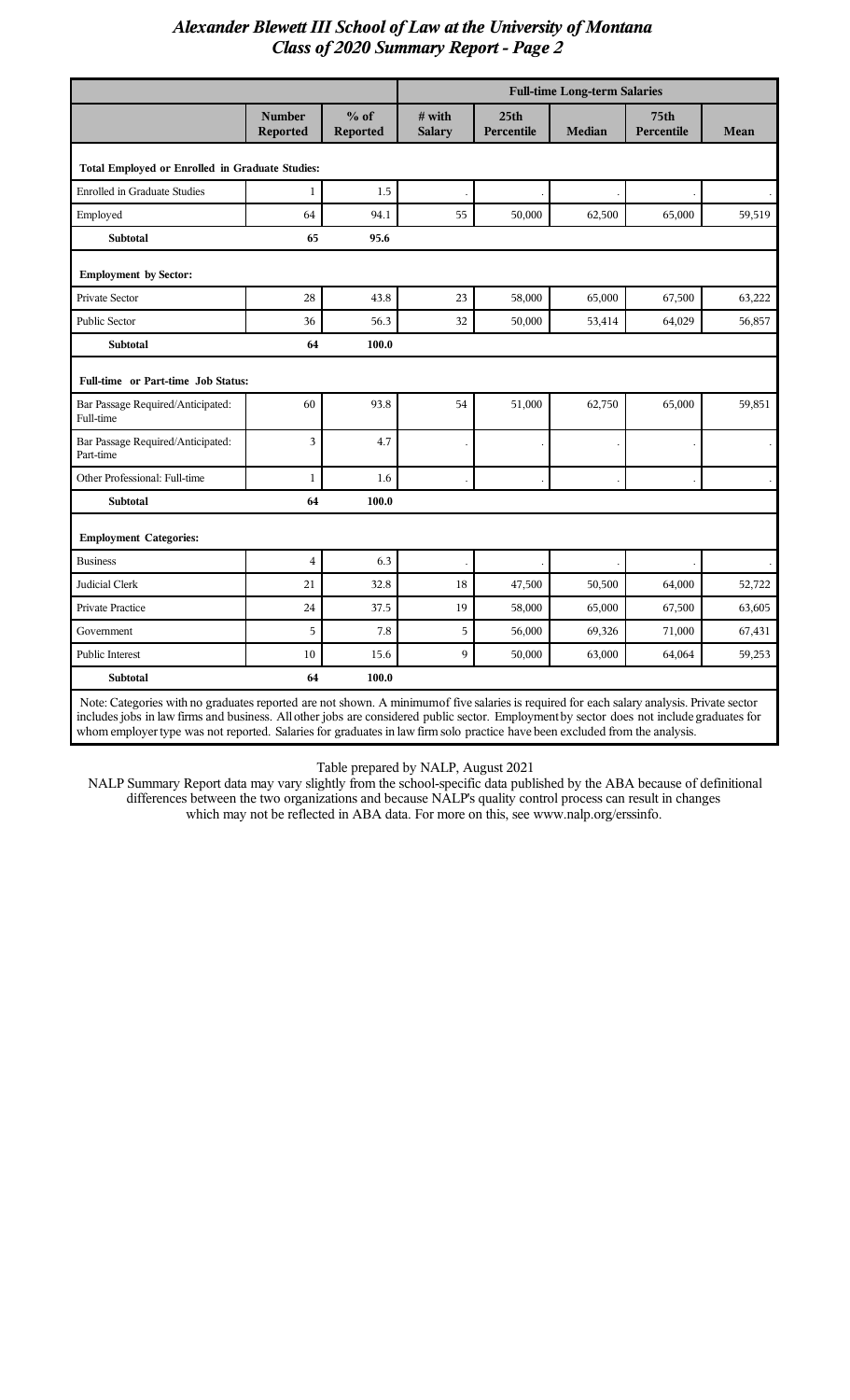|                                                                                                                                                                                                                       |                                  |                    | <b>Full-time Long-term Salaries</b> |                                |               |                                |           |
|-----------------------------------------------------------------------------------------------------------------------------------------------------------------------------------------------------------------------|----------------------------------|--------------------|-------------------------------------|--------------------------------|---------------|--------------------------------|-----------|
|                                                                                                                                                                                                                       | <b>Number</b><br><b>Reported</b> | $%$ of<br>Reported | $#$ with<br><b>Salary</b>           | 25 <sub>th</sub><br>Percentile | <b>Median</b> | 75 <sub>th</sub><br>Percentile | Mean      |
| <b>Business Jobs:</b>                                                                                                                                                                                                 |                                  |                    |                                     |                                |               |                                |           |
| Bar Passage Required/Anticipated                                                                                                                                                                                      | 3                                | 75.0               |                                     |                                |               |                                | $\bullet$ |
| Other Professional                                                                                                                                                                                                    | 1                                | 25.0               |                                     |                                |               |                                | $\bullet$ |
| <b>Subtotal</b>                                                                                                                                                                                                       | $\overline{\mathbf{4}}$          | 100.0              |                                     |                                |               |                                |           |
| <b>Private Practice Jobs:</b>                                                                                                                                                                                         |                                  |                    |                                     |                                |               |                                |           |
| Bar Passage Required/Anticipated                                                                                                                                                                                      | 24                               | 100.0              | 19                                  | 58,000                         | 65,000        | 67,500                         | 63,605    |
| <b>Subtotal</b>                                                                                                                                                                                                       | 24                               | 100.0              |                                     |                                |               |                                |           |
| <b>Government Jobs:</b>                                                                                                                                                                                               |                                  |                    |                                     |                                |               |                                |           |
| Bar Passage Required/Anticipated                                                                                                                                                                                      | 5                                | 100.0              | 5                                   | 56,000                         | 69,326        | 71,000                         | 67,431    |
| <b>Subtotal</b>                                                                                                                                                                                                       | 5                                | 100.0              |                                     |                                |               |                                |           |
| Judicial Clerkships:                                                                                                                                                                                                  |                                  |                    |                                     |                                |               |                                |           |
| Federal                                                                                                                                                                                                               | 5                                | 23.8               | 5                                   | 64,000                         | 64,000        | 64,009                         | 64,100    |
| <b>State</b>                                                                                                                                                                                                          | 16                               | 76.2               | 13                                  | 46,000                         | 50,000        | 51,000                         | 48,346    |
| <b>Subtotal</b>                                                                                                                                                                                                       | 21                               | 100.0              |                                     |                                |               |                                |           |
| Note: Categories with no graduates reported are not shown. A minimum of five salaries is required for each salary analysis.<br>Salaries for graduates in law firm solo practice have been excluded from the analysis. |                                  |                    |                                     |                                |               |                                |           |

Table prepared by NALP, August 2021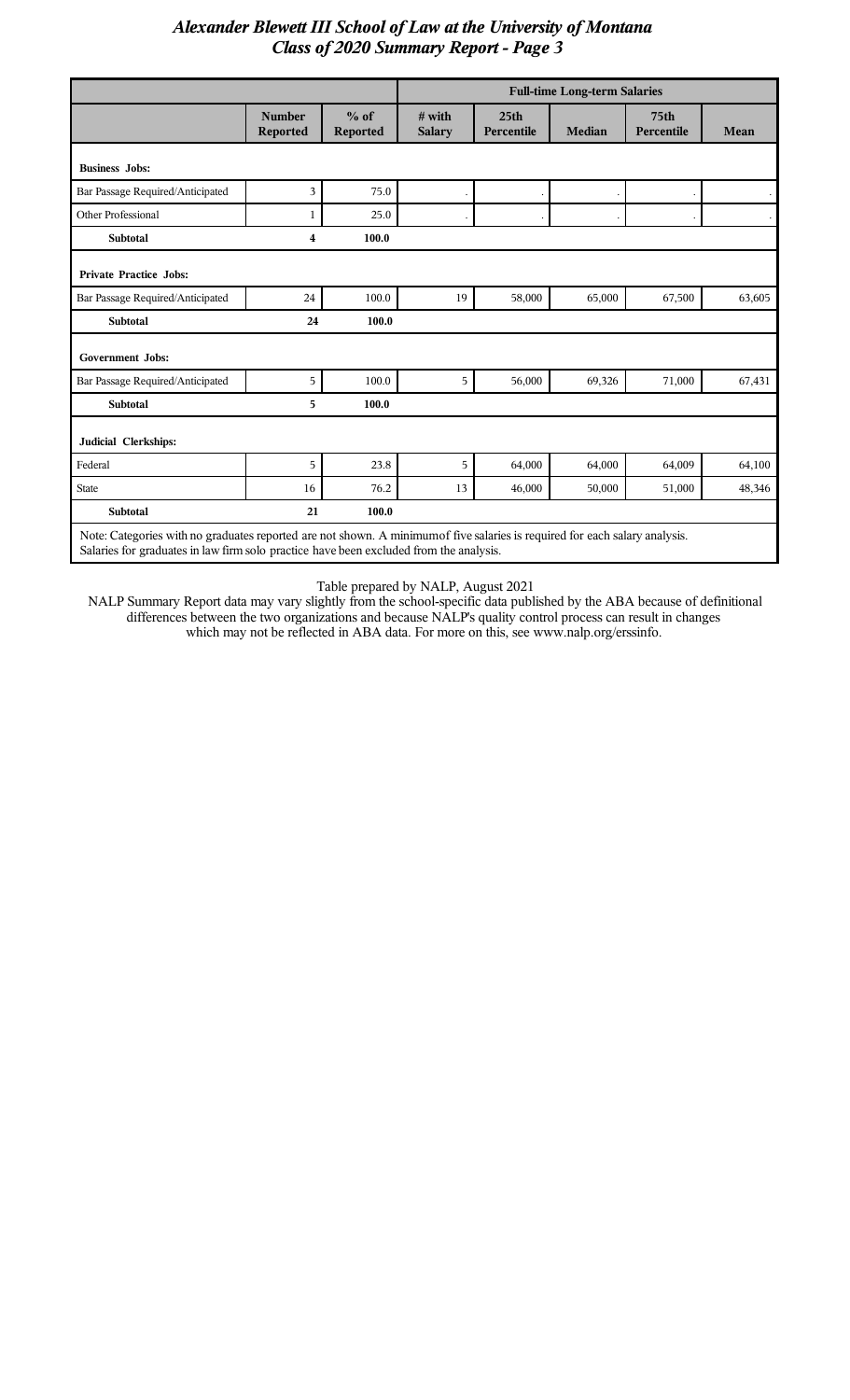|                                                                                                                                                                                                                       |                           |                           | <b>Full-time Long-term Salaries</b> |                                |               |                                |           |
|-----------------------------------------------------------------------------------------------------------------------------------------------------------------------------------------------------------------------|---------------------------|---------------------------|-------------------------------------|--------------------------------|---------------|--------------------------------|-----------|
|                                                                                                                                                                                                                       | <b>Number</b><br>Reported | $%$ of<br><b>Reported</b> | $#$ with<br><b>Salary</b>           | 25 <sub>th</sub><br>Percentile | <b>Median</b> | 75 <sub>th</sub><br>Percentile | Mean      |
| <b>Public Interest Jobs:</b>                                                                                                                                                                                          |                           |                           |                                     |                                |               |                                |           |
| Bar Passage Required/Anticipated                                                                                                                                                                                      | 10                        | 100.0                     | 9                                   | 50,000                         | 63,000        | 64,064                         | 59,253    |
| <b>Subtotal</b>                                                                                                                                                                                                       | 10                        | 100.0                     |                                     |                                |               |                                |           |
| Size of Law Firm (by # of Attorneys):                                                                                                                                                                                 |                           |                           |                                     |                                |               |                                |           |
| $1 - 10$                                                                                                                                                                                                              | 17                        | 70.8                      | 13                                  | 57,500                         | 60,000        | 66,000                         | 62,577    |
| $11-25$                                                                                                                                                                                                               | 3                         | 12.5                      |                                     |                                |               |                                | $\bullet$ |
| 101-250                                                                                                                                                                                                               | 3                         | 12.5                      |                                     |                                |               |                                | $\cdot$   |
| Solo practitioner                                                                                                                                                                                                     | 1                         | 4.2                       |                                     |                                |               |                                | $\bullet$ |
| <b>Subtotal</b>                                                                                                                                                                                                       | 24                        | 100.0                     |                                     |                                |               |                                |           |
| Type of Law Firm Job:                                                                                                                                                                                                 |                           |                           |                                     |                                |               |                                |           |
| Associate/Entry-level Attorney                                                                                                                                                                                        | 23                        | 100.0                     | 19                                  | 58,000                         | 65,000        | 67,500                         | 63,605    |
| <b>Subtotal</b>                                                                                                                                                                                                       | 23                        | 100.0                     |                                     |                                |               |                                |           |
| Note: Categories with no graduates reported are not shown. A minimum of five salaries is required for each salary analysis.<br>Salaries for graduates in law firm solo practice have been excluded from the analysis. |                           |                           |                                     |                                |               |                                |           |

Table prepared by NALP, August 2021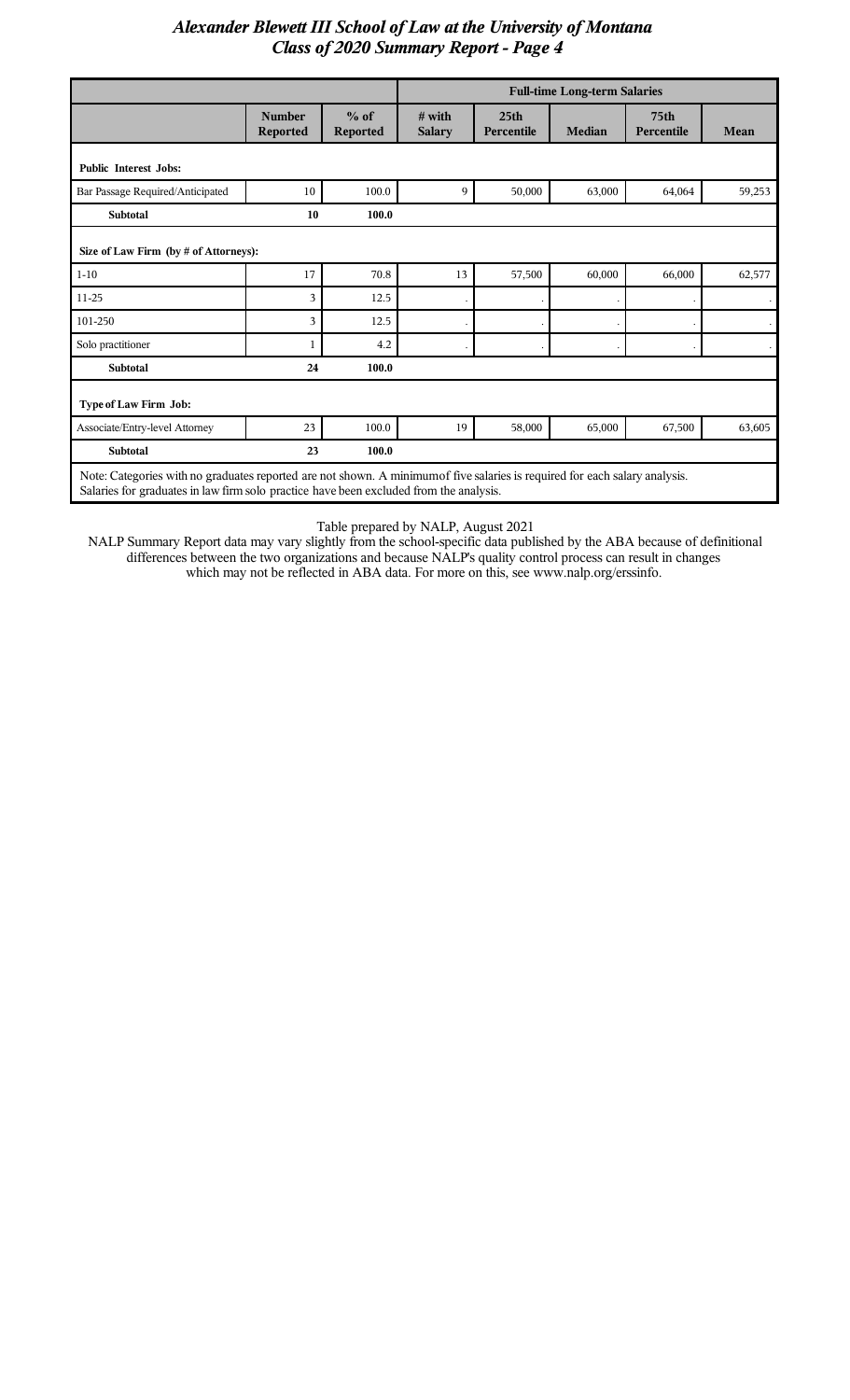|                                                                                                                                                                                                                       |                                  |                           | <b>Full-time Long-term Salaries</b> |                                |               |                                |             |
|-----------------------------------------------------------------------------------------------------------------------------------------------------------------------------------------------------------------------|----------------------------------|---------------------------|-------------------------------------|--------------------------------|---------------|--------------------------------|-------------|
|                                                                                                                                                                                                                       | <b>Number</b><br><b>Reported</b> | $%$ of<br><b>Reported</b> | $#$ with<br><b>Salary</b>           | 25 <sub>th</sub><br>Percentile | <b>Median</b> | 75 <sub>th</sub><br>Percentile | <b>Mean</b> |
| <b>Jobs Taken by Region:</b>                                                                                                                                                                                          |                                  |                           |                                     |                                |               |                                |             |
| Mountain                                                                                                                                                                                                              | 59                               | 92.2                      | 51                                  | 50,000                         | 60,000        | 65,000                         | 59,314      |
| Pacific                                                                                                                                                                                                               | 5                                | 7.8                       |                                     |                                |               |                                | $\bullet$   |
| <b>Subtotal</b>                                                                                                                                                                                                       | 64                               | 100.0                     |                                     |                                |               |                                |             |
| <b>Location of Jobs:</b>                                                                                                                                                                                              |                                  |                           |                                     |                                |               |                                |             |
| In-State                                                                                                                                                                                                              | 55                               | 85.9                      | 48                                  | 50,500                         | 60,000        | 65,000                         | 59,261      |
| Out of State                                                                                                                                                                                                          | 9                                | 14.1                      | 7                                   | 50,000                         | 63,000        | 66,000                         | 61,284      |
| <b>Subtotal</b>                                                                                                                                                                                                       | 64                               | 100.0                     |                                     |                                |               |                                |             |
| # States and Territories with Employed Grads:                                                                                                                                                                         |                                  |                           |                                     |                                |               |                                |             |
|                                                                                                                                                                                                                       | 6                                |                           |                                     |                                |               |                                |             |
| Total #                                                                                                                                                                                                               | 6                                |                           |                                     |                                |               |                                |             |
| Note: Categories with no graduates reported are not shown. A minimum of five salaries is required for each salary analysis.<br>Salaries for graduates in law firm solo practice have been excluded from the analysis. |                                  |                           |                                     |                                |               |                                |             |

Table prepared by NALP, August 2021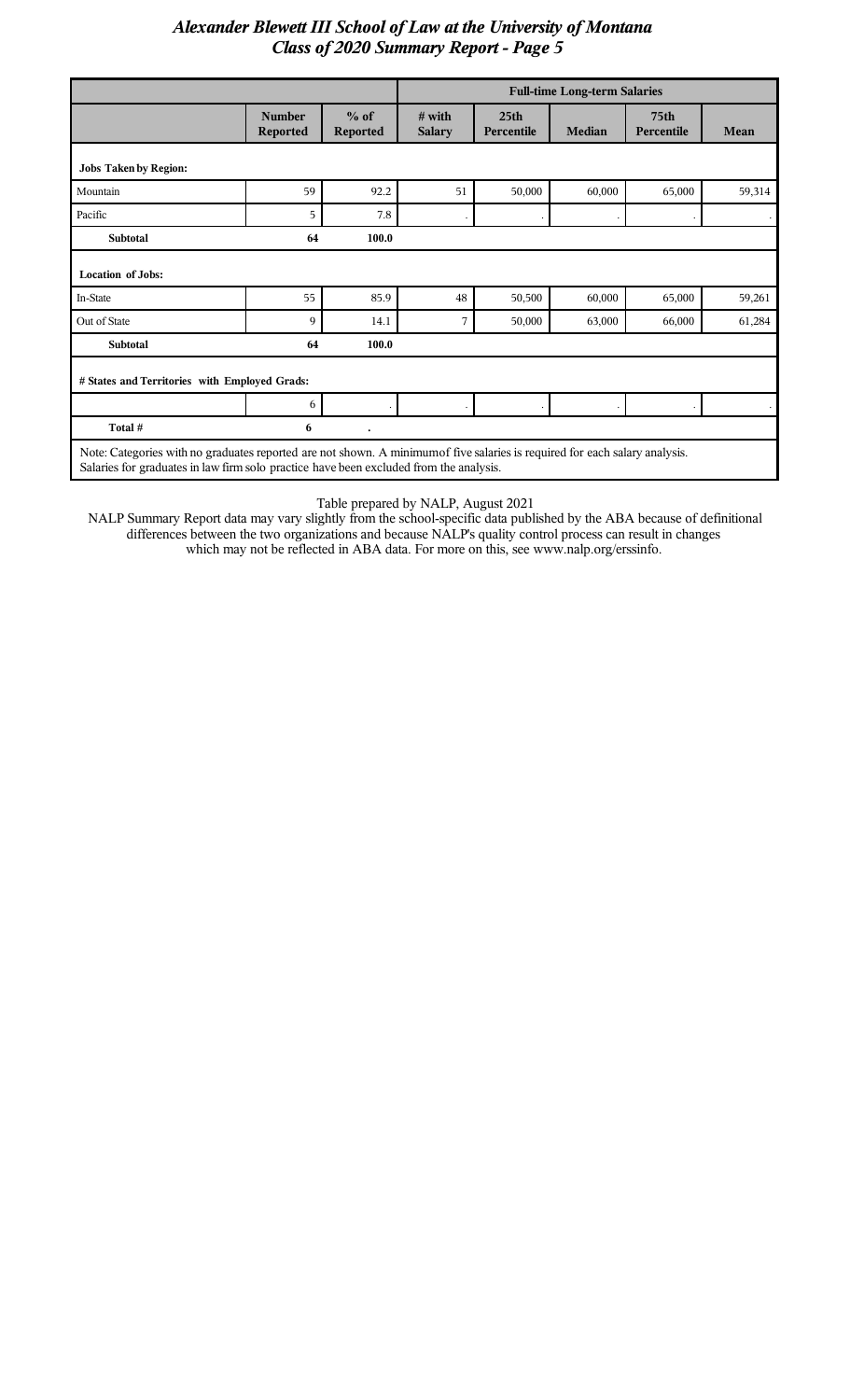|                                                                                                                                                                                                            | <b>Number</b><br><b>Reported</b> | $%$ of<br><b>Reported</b> |  |  |  |
|------------------------------------------------------------------------------------------------------------------------------------------------------------------------------------------------------------|----------------------------------|---------------------------|--|--|--|
| Source of Job:                                                                                                                                                                                             |                                  |                           |  |  |  |
| OCI                                                                                                                                                                                                        | 11                               | 18.3                      |  |  |  |
| Job fair/consortia                                                                                                                                                                                         | 1                                | 1.7                       |  |  |  |
| Job posting in CSO                                                                                                                                                                                         | 9                                | 15.0                      |  |  |  |
| Job posted online or in print                                                                                                                                                                              | 4                                | 6.7                       |  |  |  |
| Clerkship application process or<br><b>OSCAR</b>                                                                                                                                                           | $\mathbf Q$                      | 15.0                      |  |  |  |
| Returned to or continued with<br>pre-law school employer                                                                                                                                                   | 1                                | 1.7                       |  |  |  |
| Referral                                                                                                                                                                                                   | 10                               | 16.7                      |  |  |  |
| Started own practice or business                                                                                                                                                                           | 1                                | 1.7                       |  |  |  |
| Self-initiated contact/networking                                                                                                                                                                          | 6                                | 10.0                      |  |  |  |
| Other                                                                                                                                                                                                      | 8                                | 13.3                      |  |  |  |
| <b>Subtotal</b>                                                                                                                                                                                            | 60                               | 100.0                     |  |  |  |
| Timing of Job Offer:                                                                                                                                                                                       |                                  |                           |  |  |  |
| Before graduation                                                                                                                                                                                          | 37                               | 68.5                      |  |  |  |
| After graduation                                                                                                                                                                                           | 17                               | 31.5                      |  |  |  |
| <b>Subtotal</b>                                                                                                                                                                                            | 54                               | 100.0                     |  |  |  |
| <b>Search Status of Employed Grads:</b>                                                                                                                                                                    |                                  |                           |  |  |  |
| Seeking a different job                                                                                                                                                                                    | $\overline{c}$                   | 3.2                       |  |  |  |
| Not seeking a different job                                                                                                                                                                                | 60                               | 96.8                      |  |  |  |
| <b>Subtotal</b>                                                                                                                                                                                            | 62                               | 100.0                     |  |  |  |
| Note: Figures are based on jobs for which the item was<br>reported, and thus may not add to the total number of jobs.<br>Timing of job offer figures exclude any graduates starting their<br>own practice. |                                  |                           |  |  |  |

Table prepared by NALP, August 2021